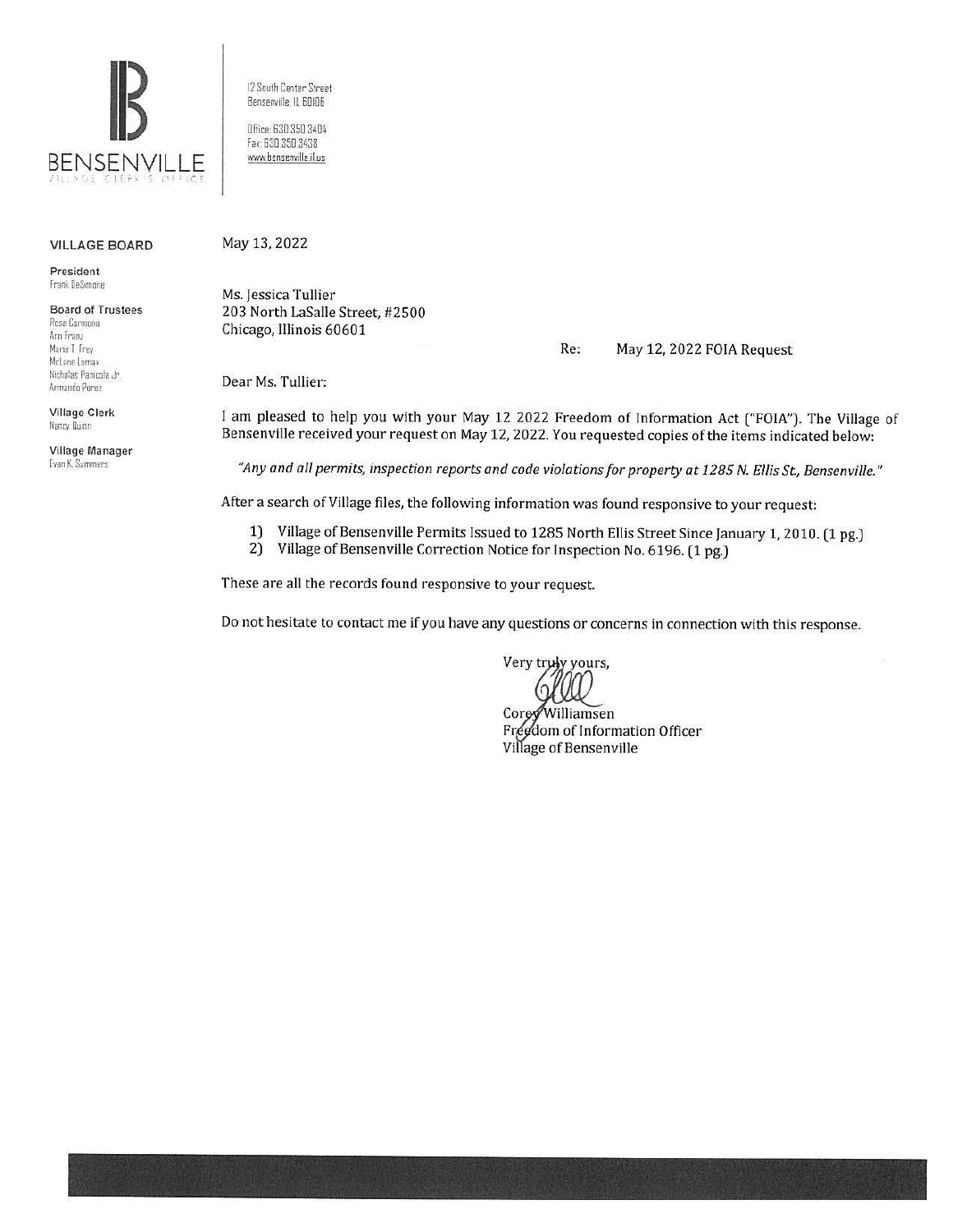| Location                | <b>Municipality App Status User Status</b> |                                | <b>Application Recv'd</b> | <b>Project/Activity Desc Line 2</b> |
|-------------------------|--------------------------------------------|--------------------------------|---------------------------|-------------------------------------|
| 1285 NORTH ELLIS STREET | BENSENVILLE ACTIVE                         | CLOSED BY INSPECTOR 10/10/2016 |                           | ABOVE GROUND TANK                   |